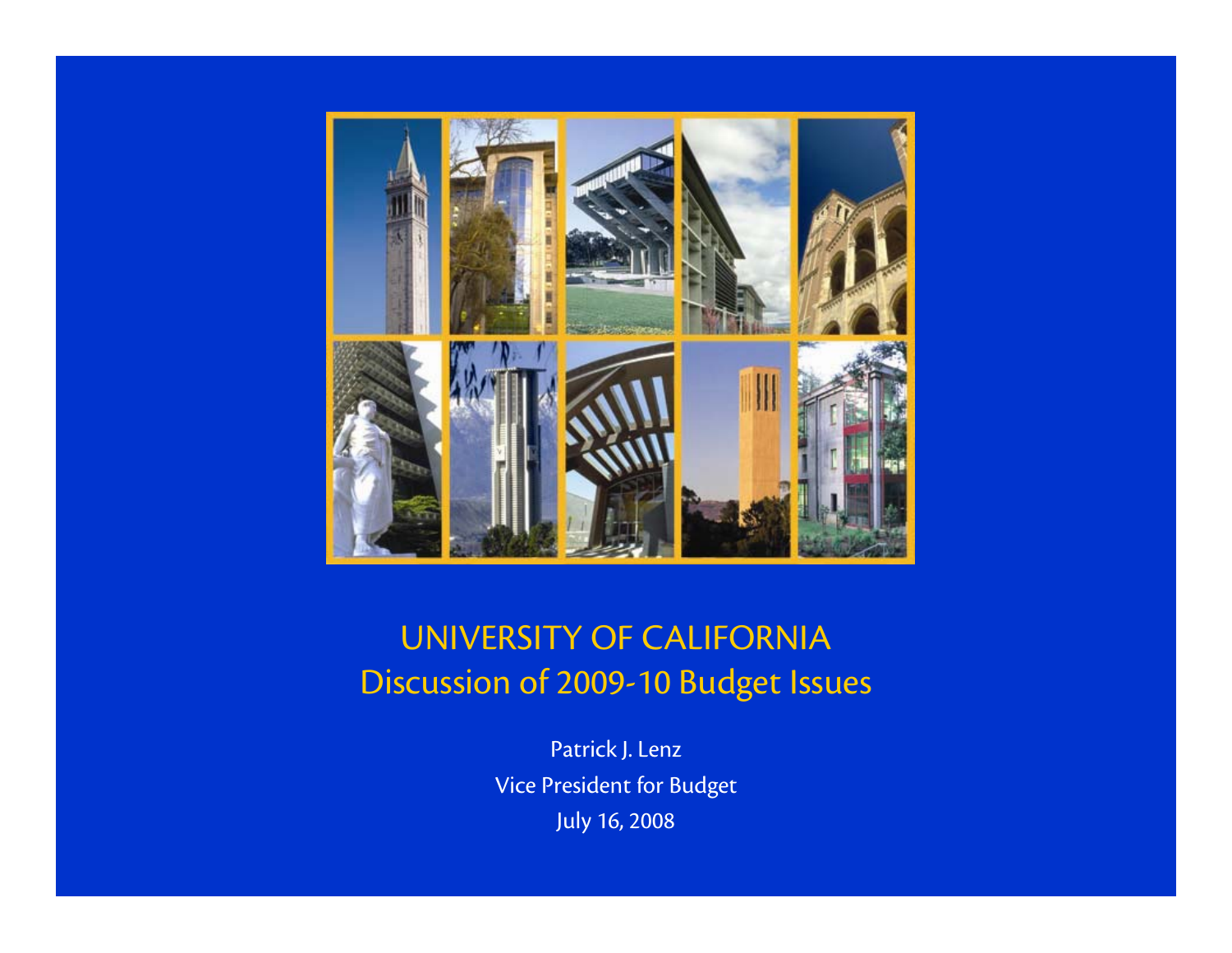## 2009-10 UC Budget Revenue Options

- State General Fund Revenue
- UC General Fund Revenue
- Student Fee Revenue
- •UC Program Efficiencies
- $\bullet$ Campus Budget Reductions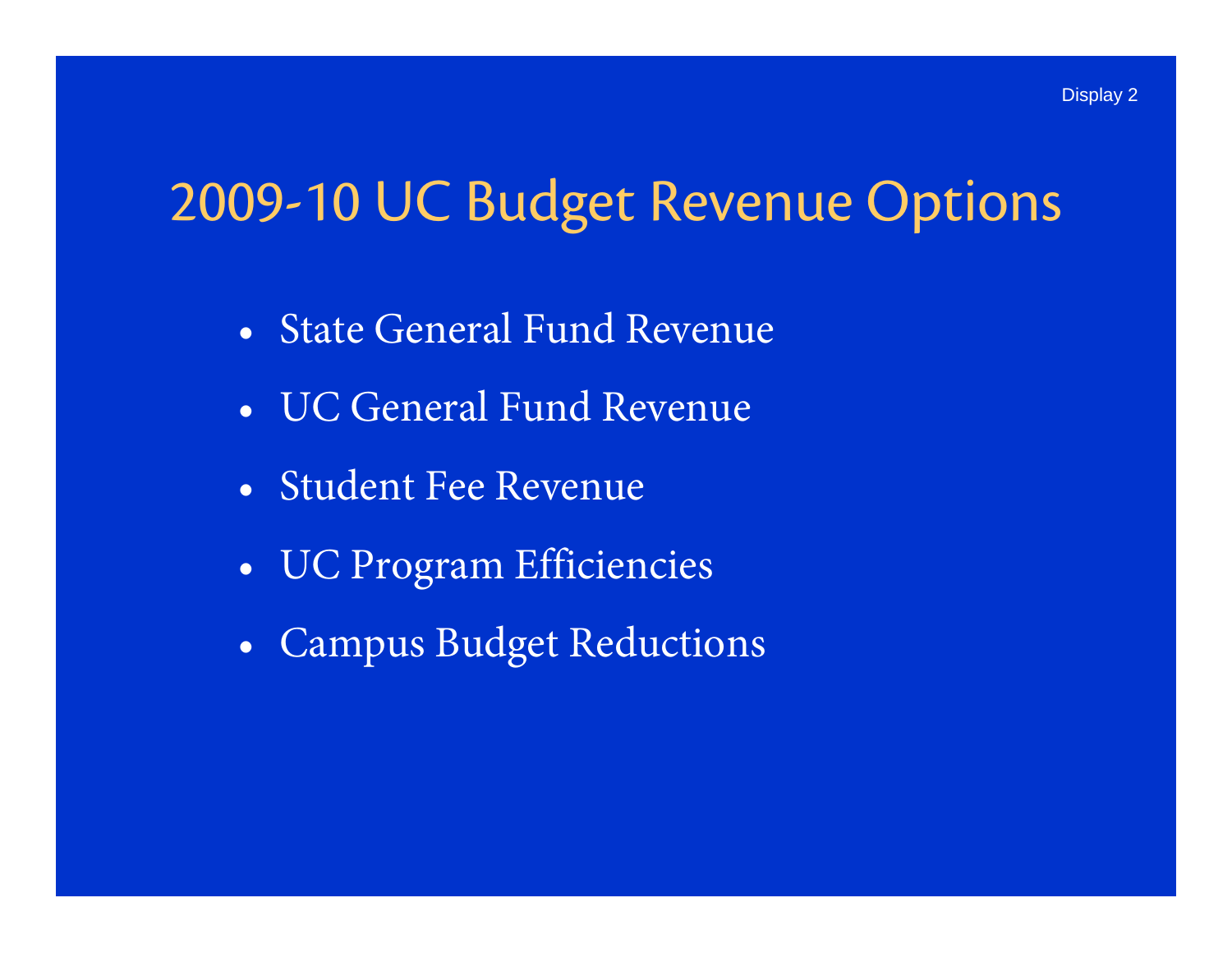## 2009-10 UC Budget Issues

- $\bullet$ Enrollment Growth
- $\bullet$ Compensation
- Health Benefits
- Purchased Utilities
- Retirement Contributions
- $\bullet$ Campus Budget Priorities
- $\bullet$ Capital Facilities Projects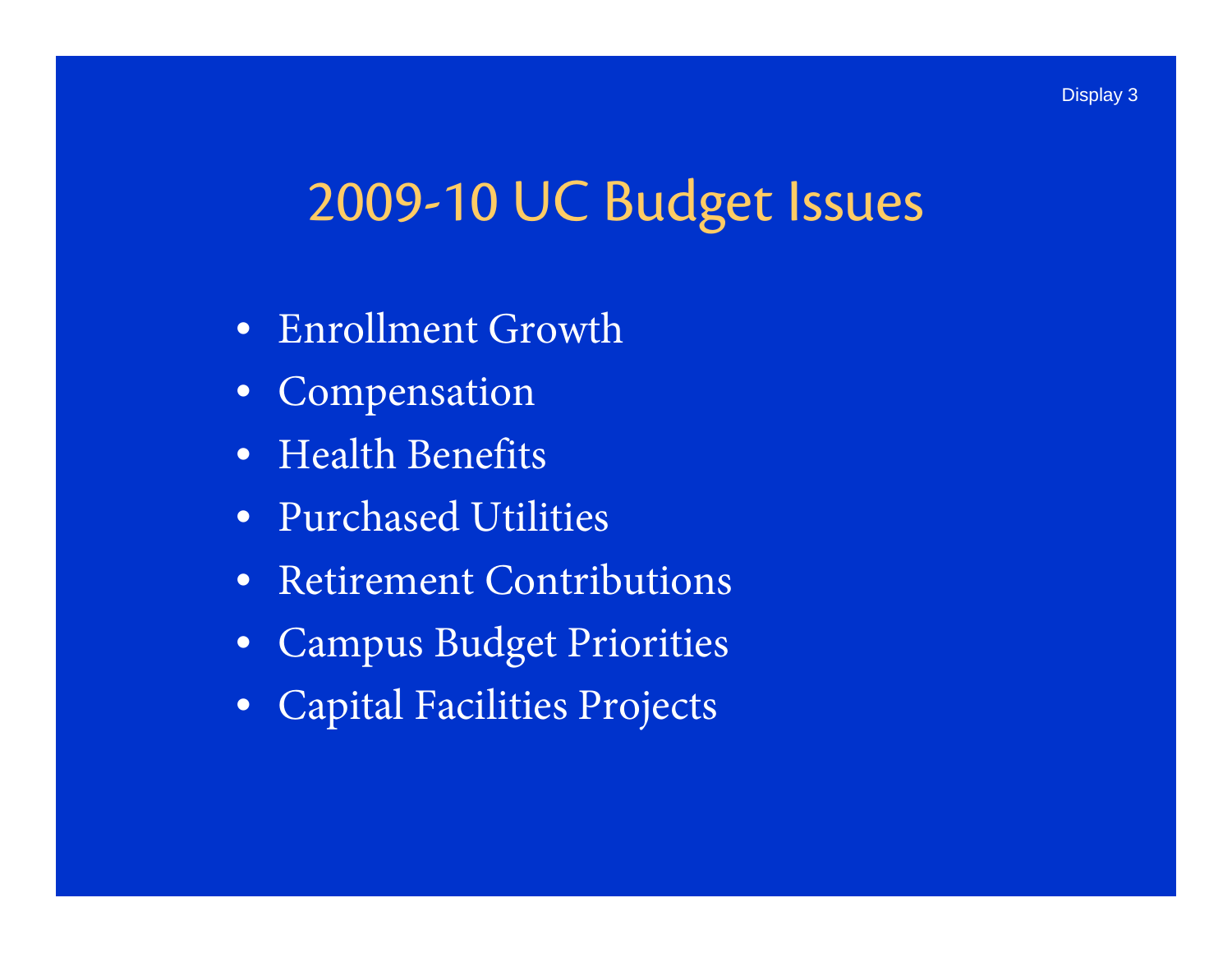## Enrollment Growth



**Corrected**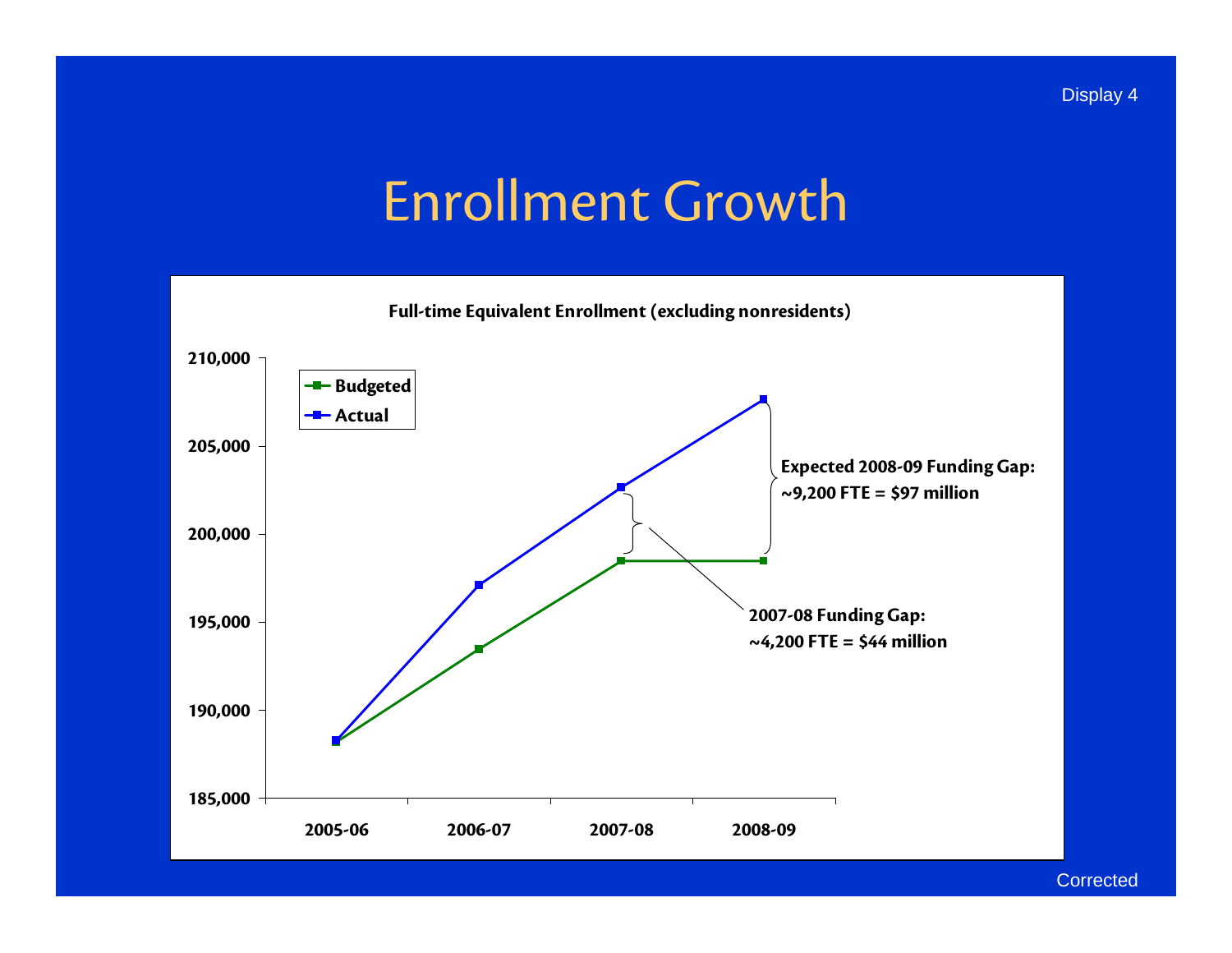### Compensation Costs

- 2008-09 continuation costs
- Academic merit increases
- $\bullet$ Faculty salary lag
- •Restoration of staff competitive salaries
- $\bullet$ 2008-09 UC Budget – No state funding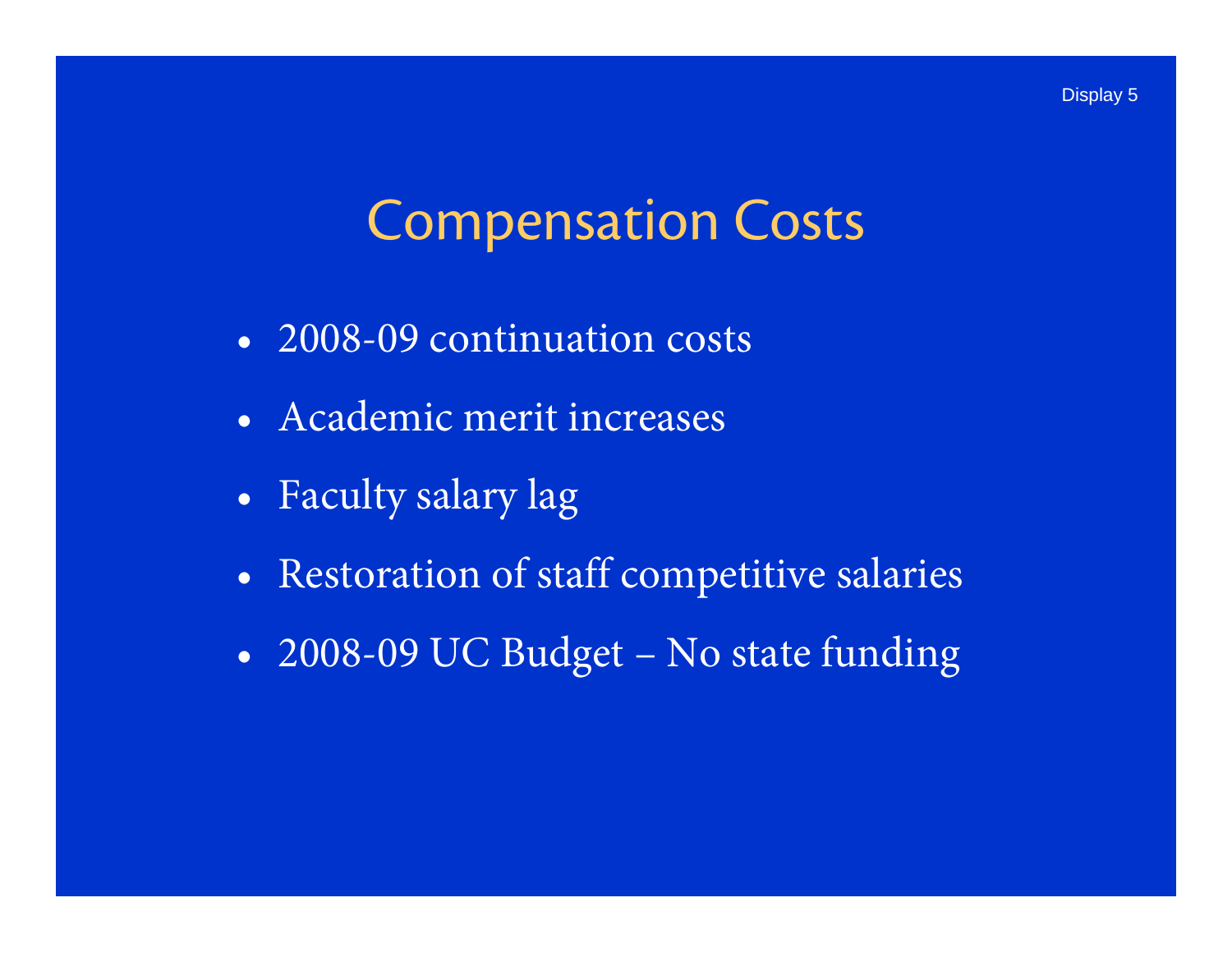#### Health Benefits

- 2009-10 health benefits costs may increase by 10 to 14 percent, representing a cost of \$30 to \$37 million
- Actual costs subject to collective bargaining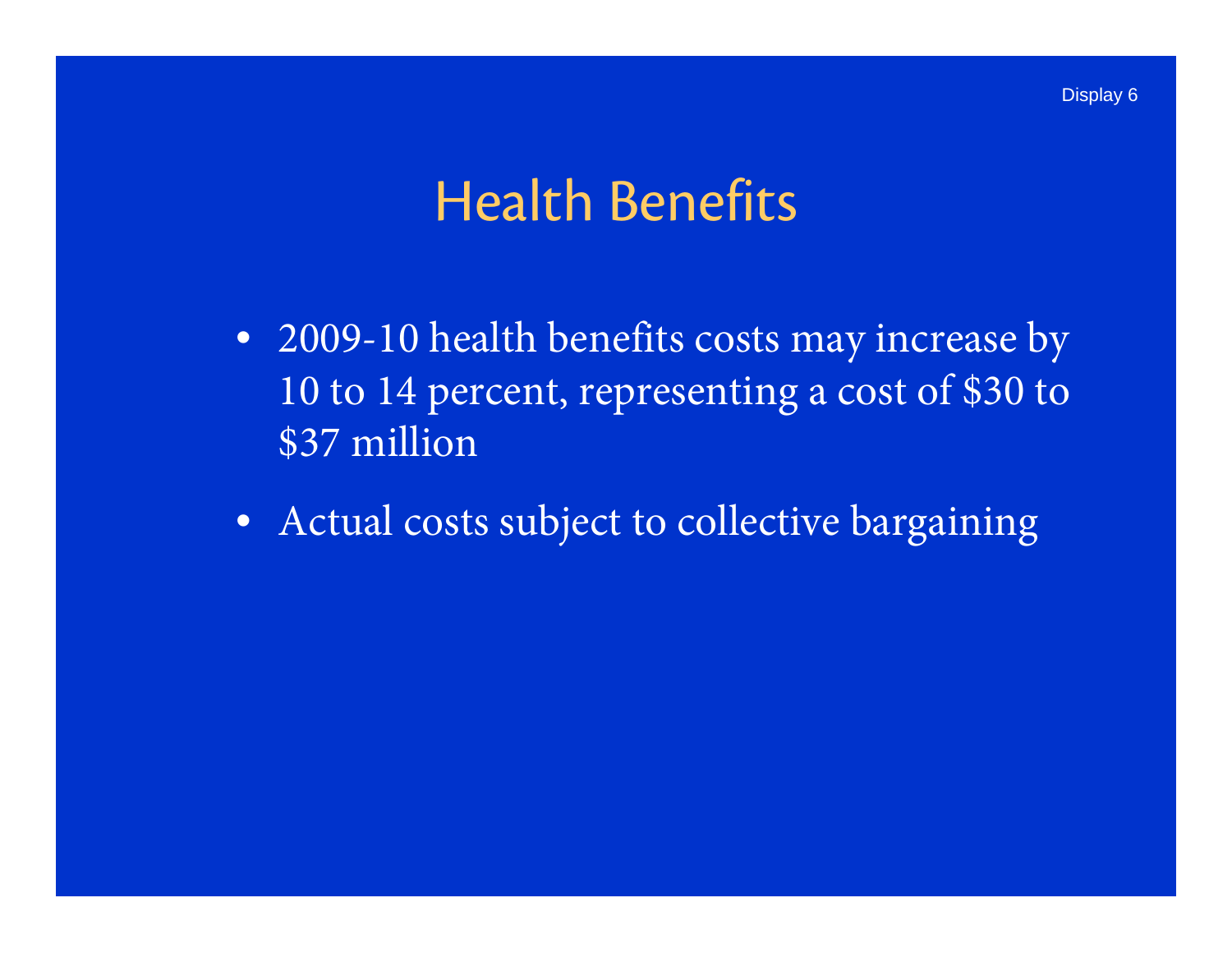## Purchased Utilities

- •Campus cumulative deficits \$35 to \$40 million
- Natural gas and electricity costs \$25 to \$40 million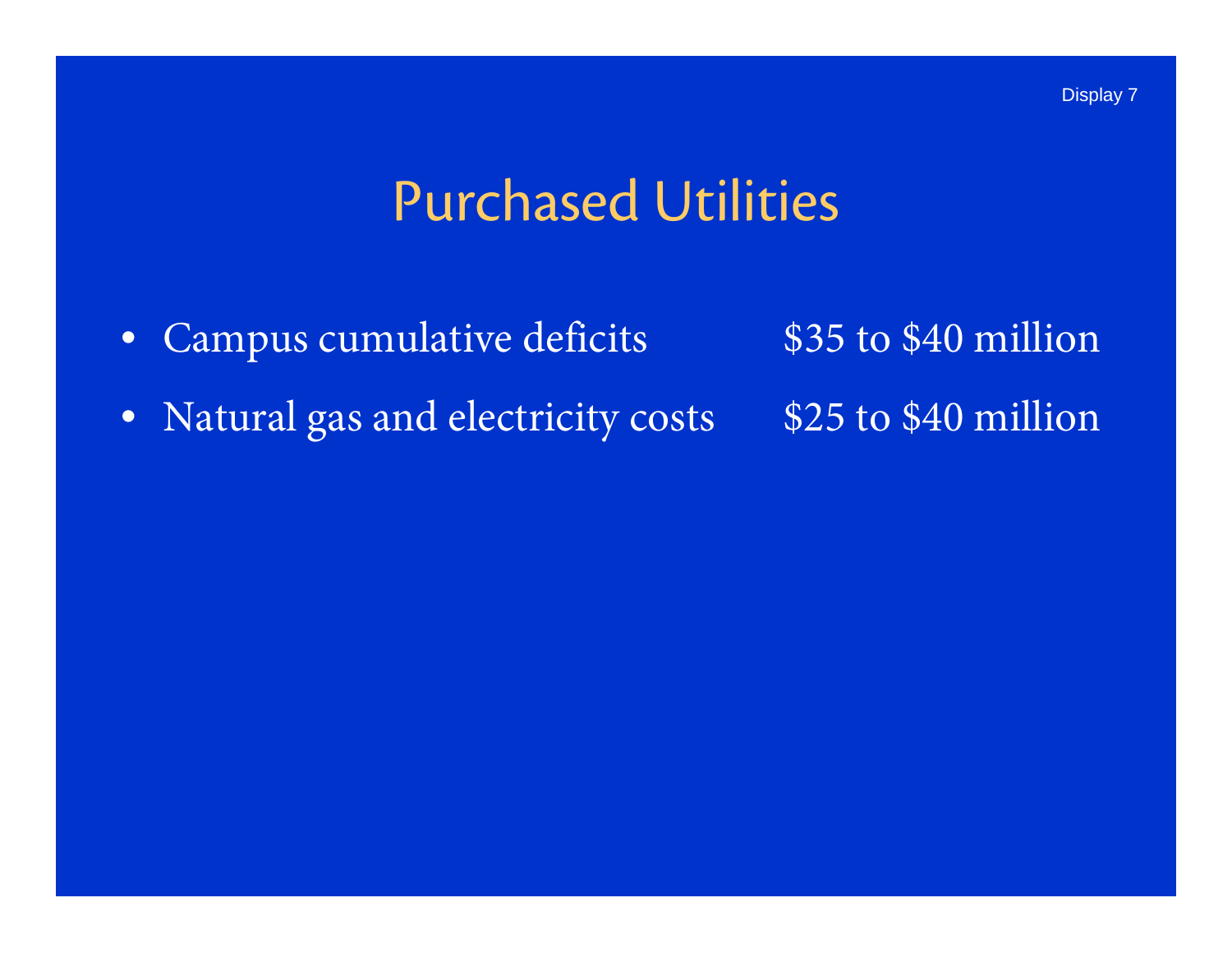#### Retirement Contributions

- Restart of employer and employee contributions
- No contributions for past 18 years
- UC may need \$250 million initially from the State just to meet its 2009-10 first year costs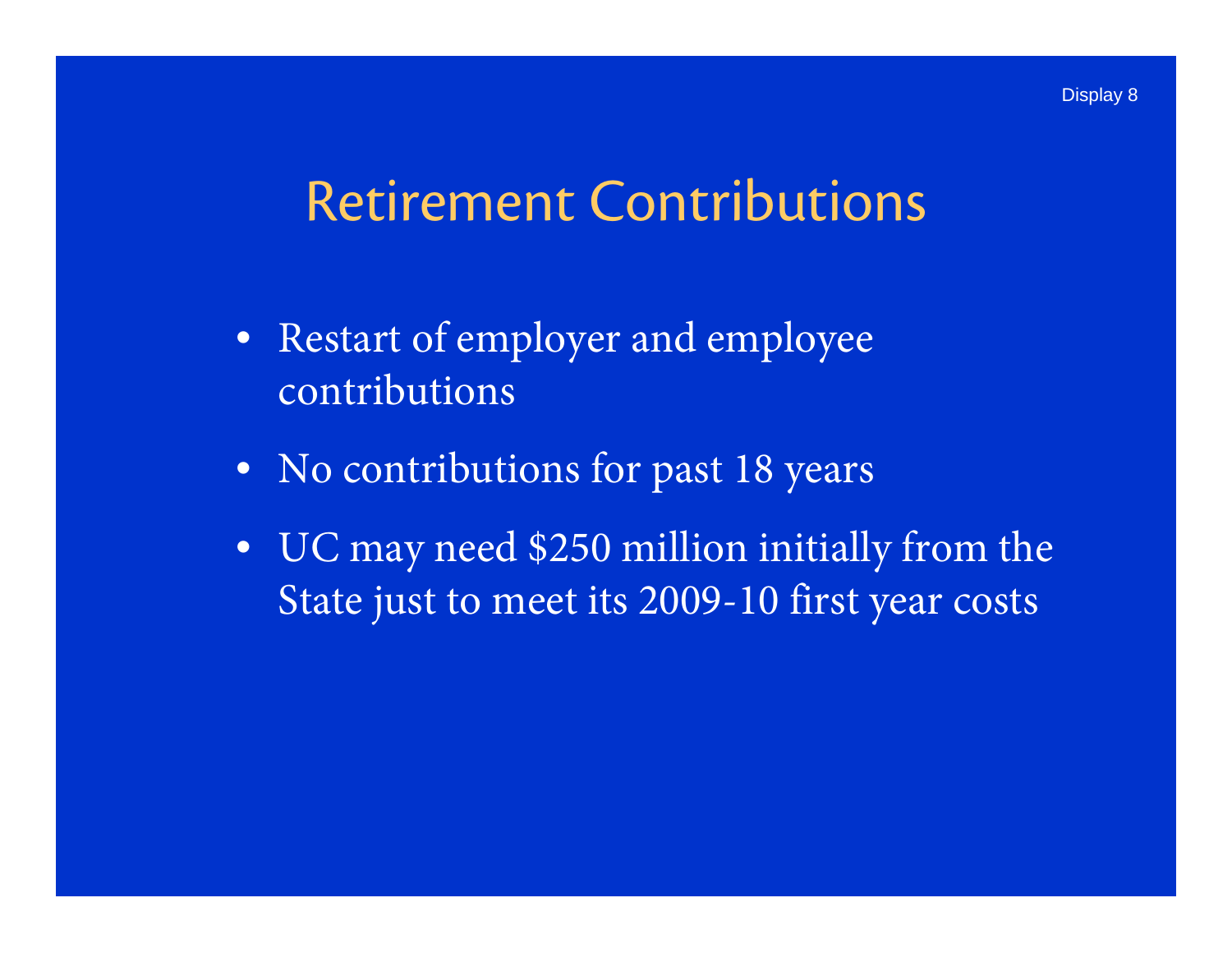#### Campus Budget Priorities

- •President Yudof's letter to campuses
- $\bullet$  Identified specific needs for health sciences, student financial aid, graduate student support